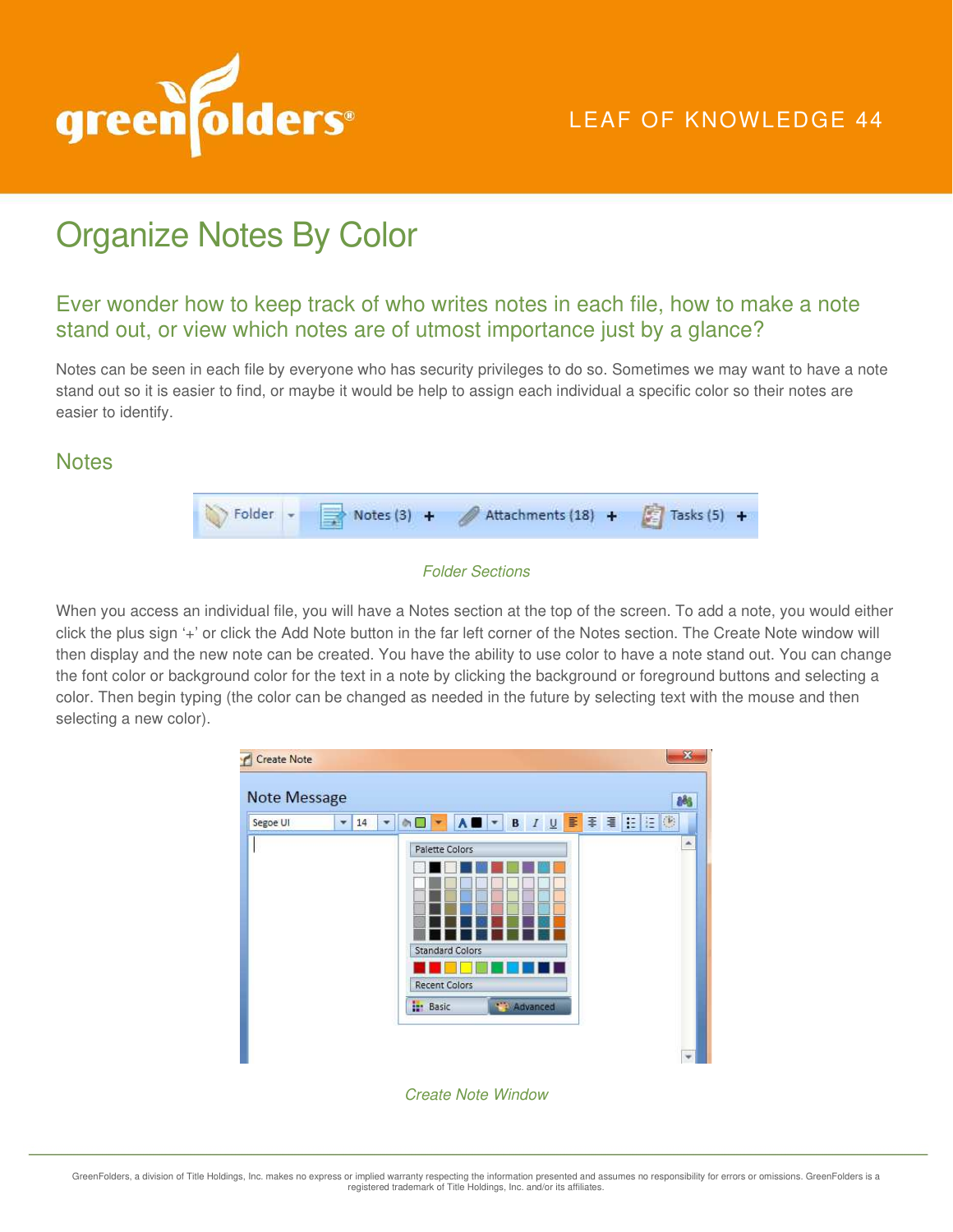You can choose to have a color associated with each individual user so their notes are easily identified. You would always know your manager's notes were in Red, for example. You can also choose whether you use the color as a foreground or background.

| <b>Add Note</b>             |                                           |
|-----------------------------|-------------------------------------------|
| <b>Jane's notes are Red</b> |                                           |
|                             | Writing notes in GreenFolders is so easy! |
| I am writing a note         |                                           |
|                             | Cindy's notes are in Teal                 |
|                             |                                           |
|                             | <b>Green Notes are Tom's.</b>             |
|                             | <b>Example notes</b>                      |

You can change the color each time you go into notes, but what if you would like to set a color for an individual so they don't have to change it each time? You can! Simply open My Settings from the Main Menu.

| New Folder         |
|--------------------|
| Open Folder        |
| <b>My Settings</b> |
| Import             |
| My History         |
| Contact Support    |
| Logout             |
|                    |

Folder Menu